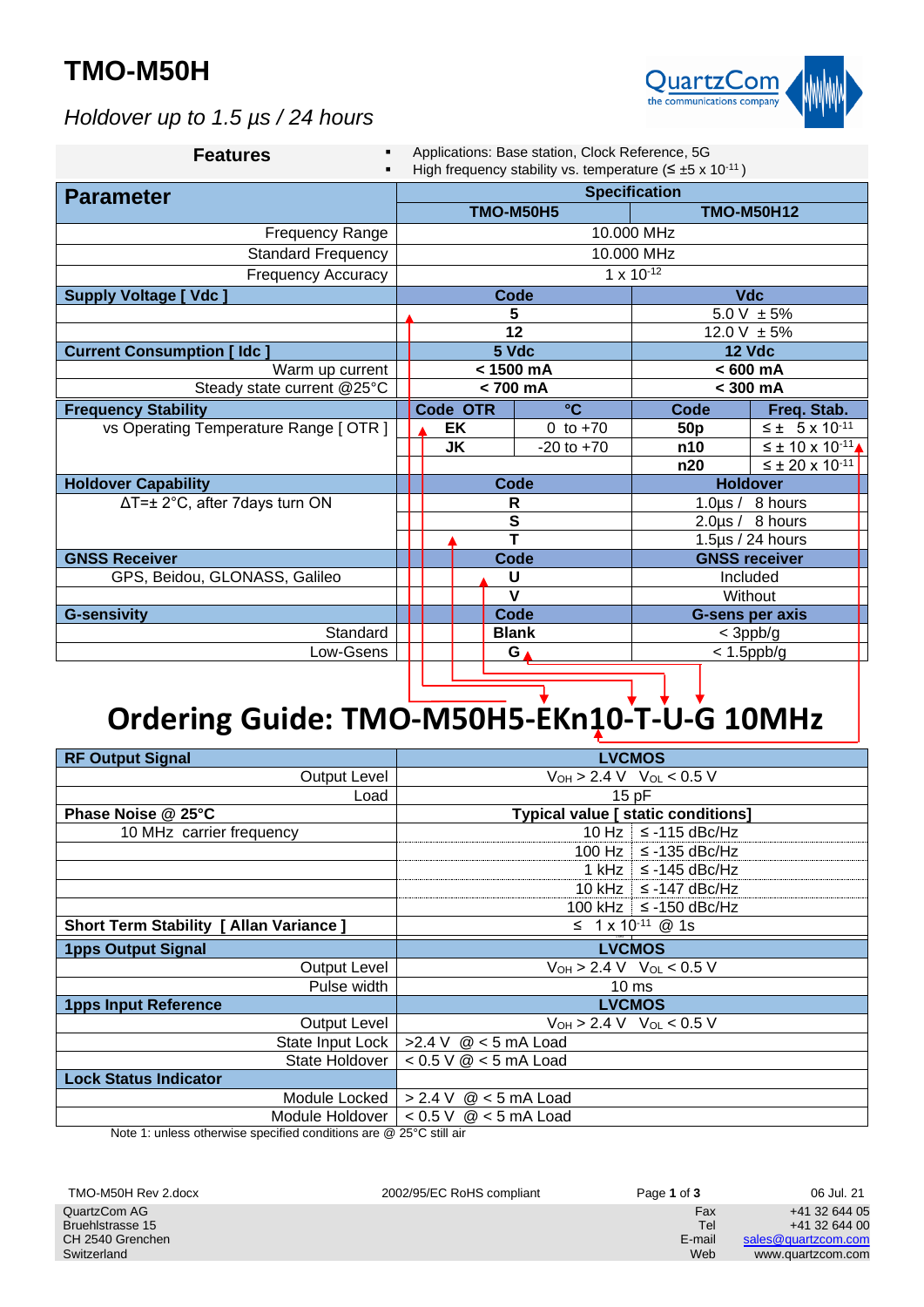## **TMO-M50H**



### *Holdover up to 1.5 µs / 24 hours*

#### Environmental test

vibration acceleration: 5 g; 10 Hz up to 200 Hz and down to 10 Hz; all 3 axes shock 75 g, half-sine, 3 ms



| Pin#                    | <b>Pin Function</b>  |
|-------------------------|----------------------|
| 1                       | <b>NC</b>            |
| $\overline{\mathbf{c}}$ | <b>NC</b>            |
| 3                       | <b>Vdc</b>           |
| 4                       | <b>GND</b>           |
| 5                       | <b>LOCK OUTPUT</b>   |
| 6                       | <b>NC</b>            |
| $\overline{7}$          | <b>TX OUTPUT</b>     |
| 8                       | <b>STATE INPUT</b>   |
| 9                       | <b>NC</b>            |
| 10                      | <b>1pps INPUT</b>    |
| 11                      | <b>GND</b>           |
| 12                      | <b>1pps OUTPUT</b>   |
| 13                      | <b>GND</b>           |
| 14                      | <b>10 MHz OUTPUT</b> |

#### MARKING



QuartzCom AG Bruehlstrasse 15 CH 2540 Grenchen Switzerland

TMO-M50H Rev 2.docx 2002/95/EC RoHS compliant Page **2** of **3** 06 Jul. 21

Fax +41 32 644 05<br>Tel +41 32 644 00 Tel +41 32 644 00<br>E-mail <u>sales@quartzcom.com</u> Frail [sales@quartzcom.com](mailto:sales@quartzcom.com)<br>Web www.quartzcom.com www.quartzcom.com